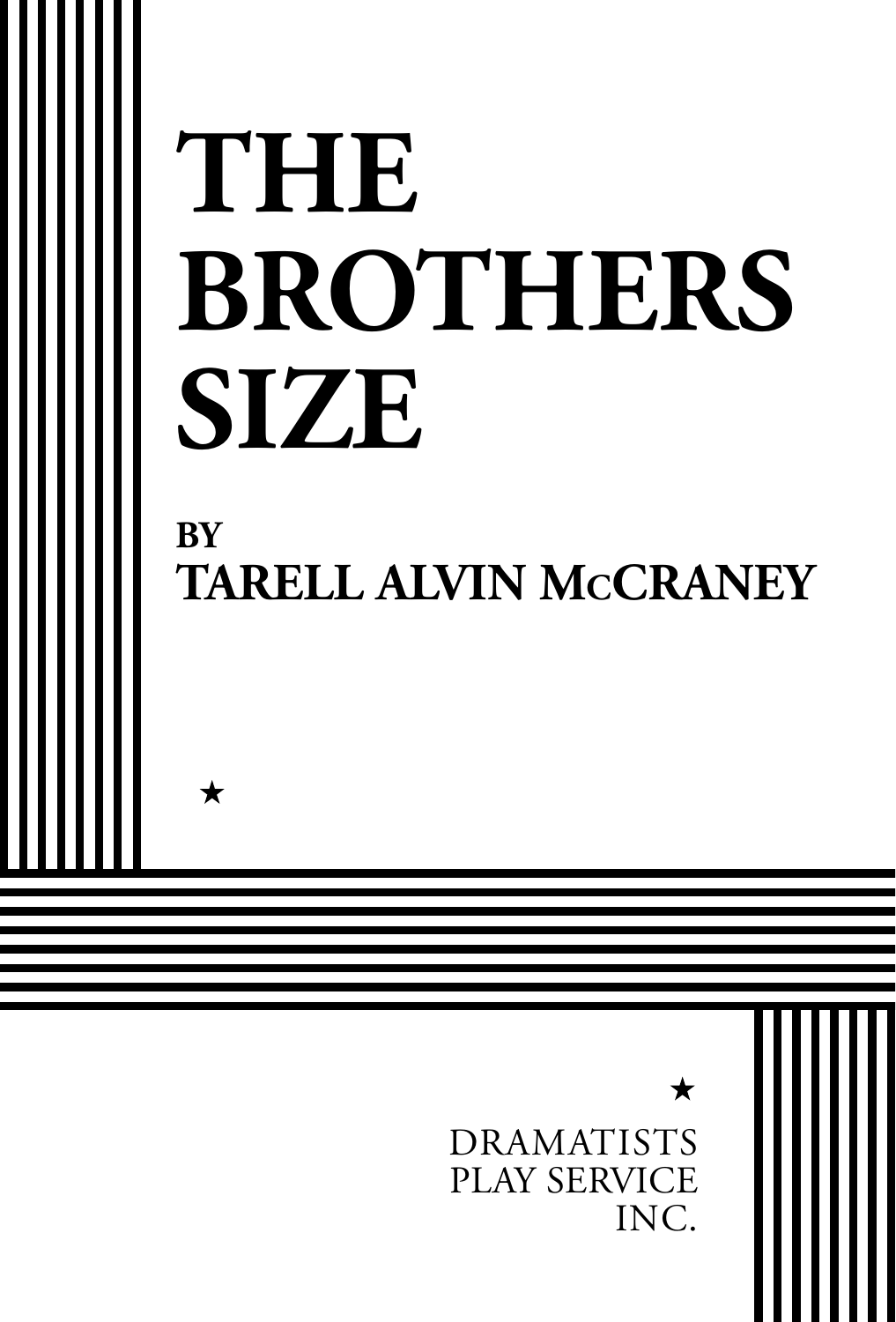#### THE BROTHERS SIZE Copyright © 2013, Tarell Alvin McCraney

### All Rights Reserved

CAUTION: Professionals and amateurs are hereby warned that performance of THE BROTHERS SIZE is subject to payment of a royalty. It is fully protected under the copyright laws of the United States of America, and of all countries covered by the International Copyright Union (including the Dominion of Canada and the rest of the British Commonwealth), and of all countries covered by the Pan-American Copyright Convention, the Universal Copyright Convention, the Berne Convention, and of all countries with which the United States has reciprocal copyright relations. All rights, including without limitation professional/amateur stage rights, motion picture, recitation, lecturing, public reading, radio broadcasting, television, video or sound recording, all other forms of mechanical, electronic and digital reproduction, transmission and distribution, such as CD, DVD, the Internet, private and file-sharing networks, information storage and retrieval systems, photocopying, and the rights of translation into foreign languages are strictly reserved. Particular emphasis is placed upon the matter of readings, permission for which must be secured from the Author's agent in writing.

The English language stock and amateur stage performance rights in the United States, its territories, possessions and Canada for THE BROTHERS SIZE are controlled exclusively by DRAMATISTS PLAY SERVICE, INC., 440 Park Avenue South, New York, NY 10016. No professional or nonprofessional performance of the Play may be given without obtaining in advance the written permission of DRAMATISTS PLAY SERVICE, INC., and paying the requisite fee.

Inquiries concerning all other rights should be addressed to Creative Artists Agency, 162 Fifth Avenue, 6th Floor, New York, NY 10010. Attn: Corinne Hayoun.

#### **SPECIAL NOTE**

Anyone receiving permission to produce THE BROTHERS SIZE is required to give credit to the Author as sole and exclusive Author of the Play on the title page of all programs distributed in connection with performances of the Play and in all instances in which the title of the Play appears for purposes of advertising, publicizing or otherwise exploiting the Play and/or a production thereof. The name of the Author must appear on a separate line, in which no other name appears, immediately beneath the title and in size of type equal to 50% of the size of the largest, most prominent letter used for the title of the Play. No person, firm or entity may receive credit larger or more prominent than that accorded the Author. The following acknowledgments must appear on the title page in all programs distributed in connection with performances of the Play, and in all advertising and publicity in which full production credits appear:

World premiere of THE BROTHERS SIZE produced by the Foundry Theater (Melanie Joseph, Producing Artistic Director) and the Public Theater (Oskar Eustis, Artistic Director; Mara Manus, Executive Director).

U.K. stage premiere produced by the Young Vic Company.

World premiere of THE BROTHER/SISTER PLAYS produced by the Public Theater (Oskar Eustis, Artistic Director; Andrew D. Hamingson, Executive Director), and McCarter Theatre Center (Emily Mann, Artistic Director; Timothy J. Shields, Managing Director).

THE BROTHER/SISTER PLAYS were developed with the support of McCarter Theatre Center.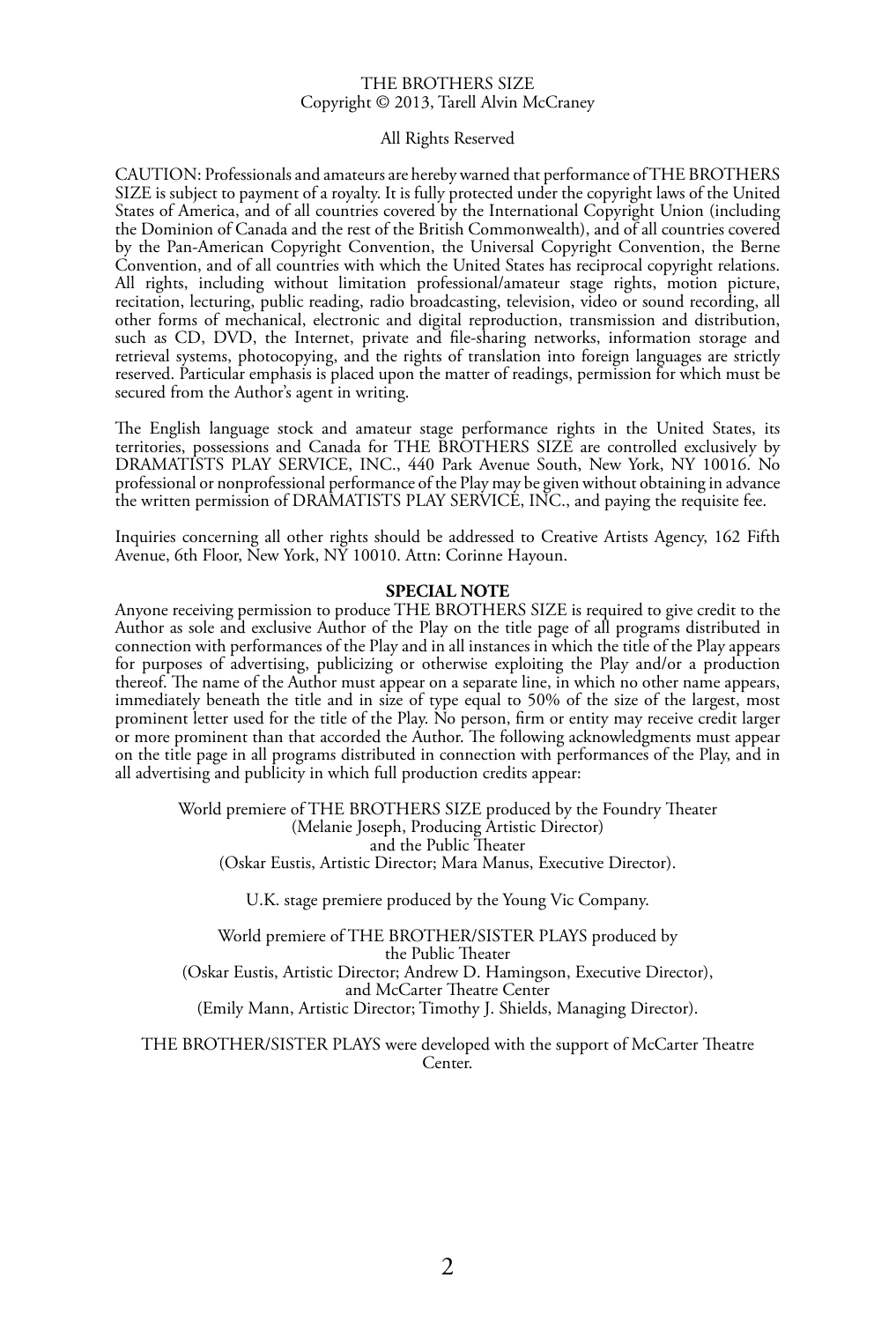THE BROTHERS SIZE received its world premiere at the Mc-Carter Theatre in Princeton, New Jersey, on May 22, 2009. It was directed by Robert O'Hara; the set design was by James Schuette; the costume design was by Karen Perry; the lighting design was by Jane Cox; the sound design was by Lindsay Jones; and the production stage manager was Cheryl Mintz. The cast was as follows: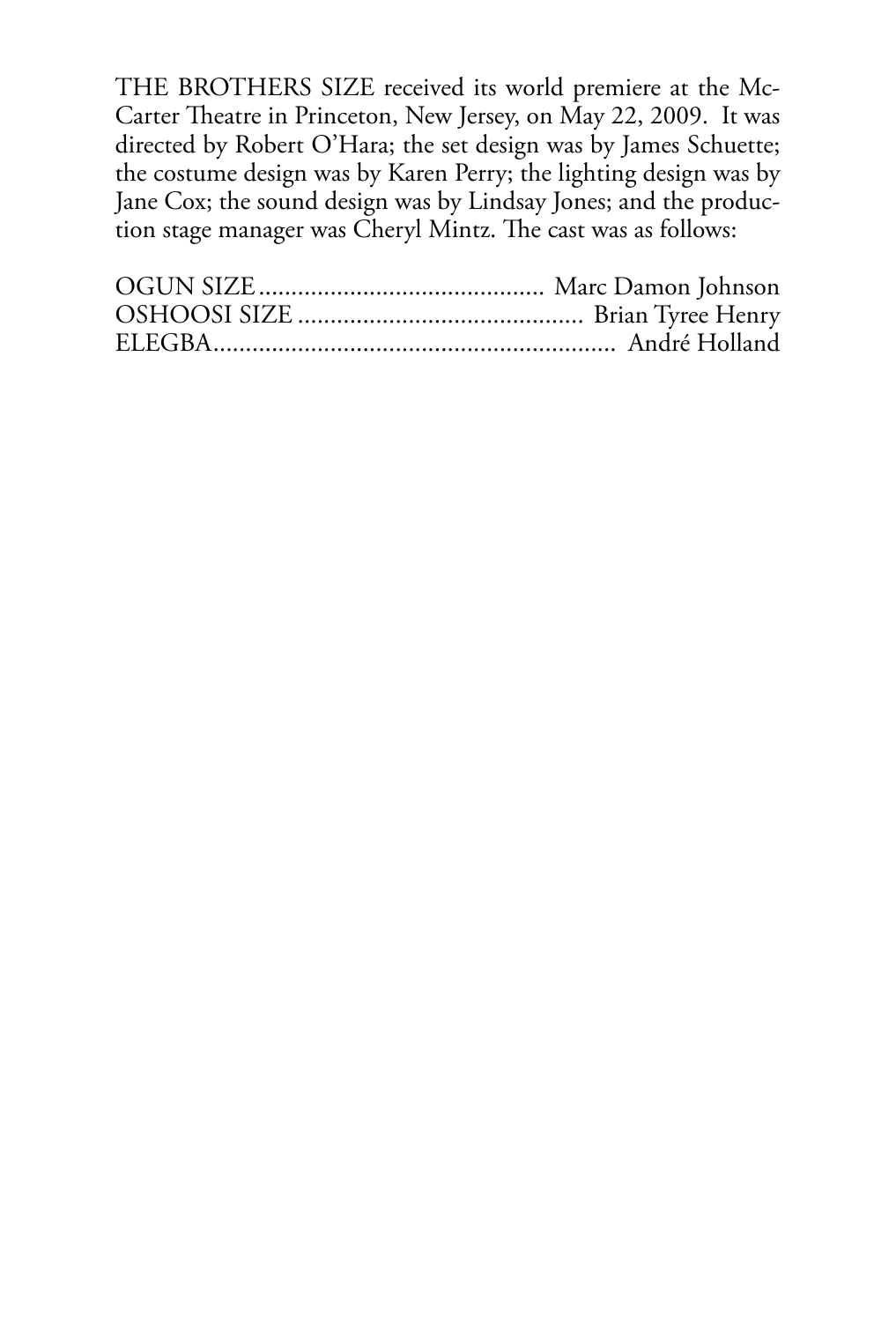### **CHARACTERS**

- OGUN (Oh Goon) HENRI SIZE, late 20s, a man of color, auto mechanic.
- OSHOOSI (O Chew See) SIZE, early 20s, a man of color, ex-con, out on parole, younger brother to Ogun.
- ELEGBA, (Eh Leg Bah) also ex-con, prisonmate and best friend of Oshoosi. Late 20s as well, of Creole heritage.

### **PLACE**

San Pere, Louisiana near the bayou.

### **TIME**

Distant present.

## **NOTES**

THE BROTHERS SIZE draws on elements, icons, and stories from the Yoruba cosmology.

Stage directions written as dialogue under character names are to be spoken as well as played. Stage directions written in parenthesis are to be played only.

Italicized words are songs.

If there is a space after a character name, it means there is a silent action or pause being played at that moment.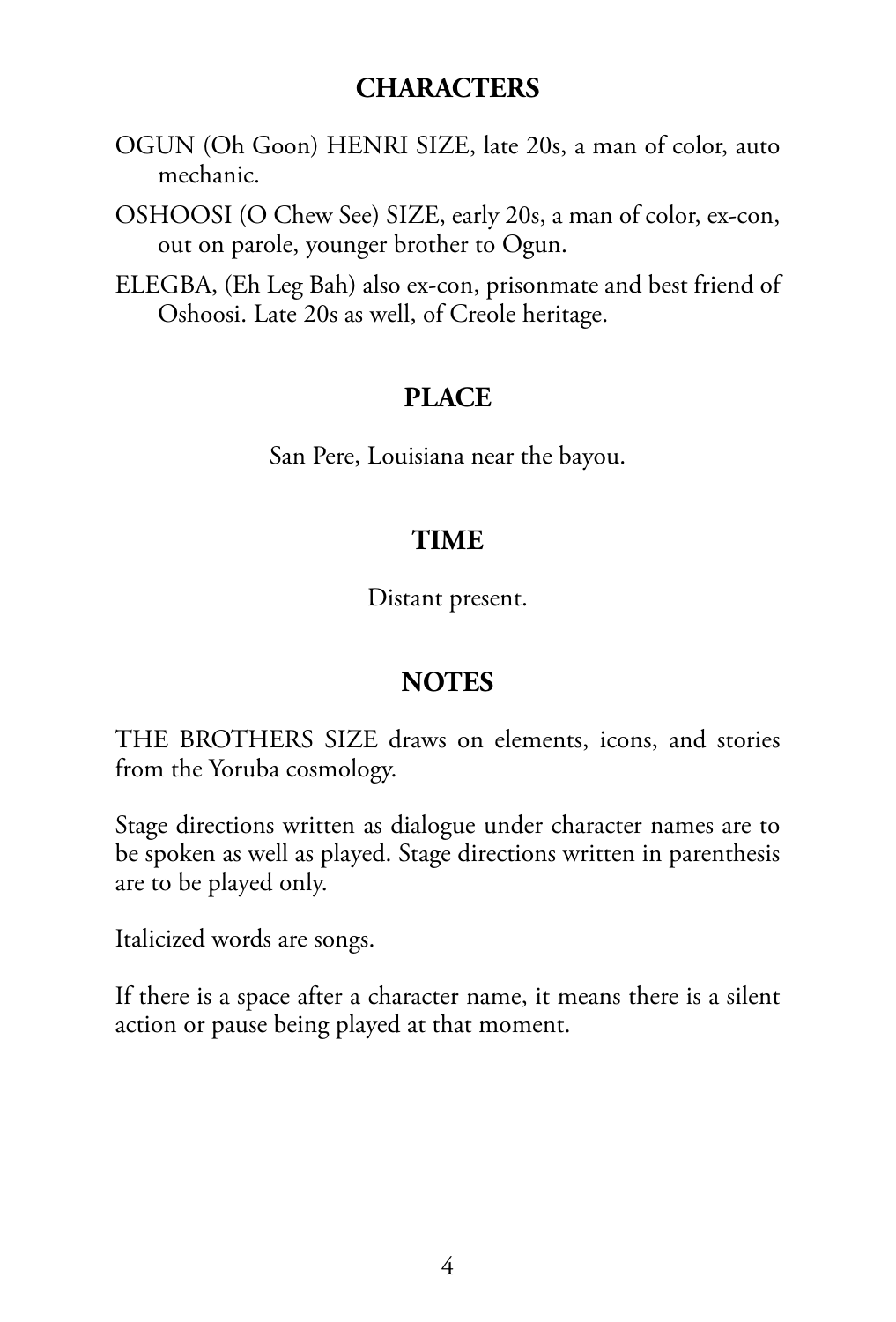*A man that hath friends must show himself friendly: and there is a friend that sticketh closer than a brother.*

—Proverbs 18, Verse 24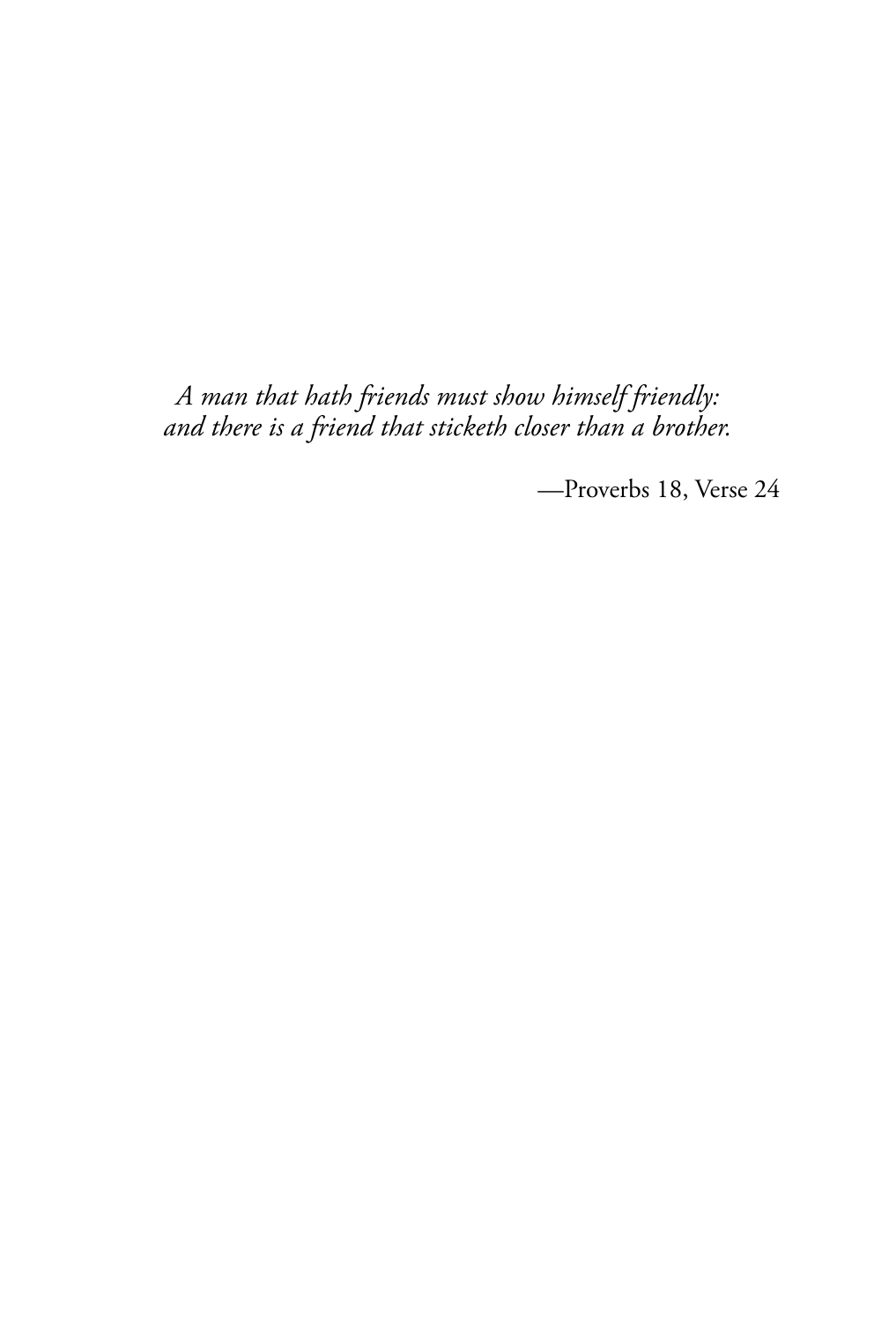# **THE BROTHERS SIZE**

### **Prologue**

### **The Opening Song**

*Lights come up on the three men standing onstage. This is the opening invocation and should be repeated for as long as needed to complete the ritual.*

OGUN SIZE.

Ogun Size stands in the early morning, with a shovel in his hand. He begins his work on the driveway, huh!

OSHOOSI SIZE.

Oshoosi Size is in his bed sleeping. He stirs, dreaming, a very bad dream, mmm …

ELEGBA.

Elegba enters, drifting, like the moon. Singing a song. OGUN SIZE.

Sharp breath out ELEGBA. *This road is rough …*  OSHOOSI SIZE. *Mmmm …*  OGUN SIZE. Huh! ELEGBA. *This road is rough.* OSHOOSI SIZE. *Mmm …*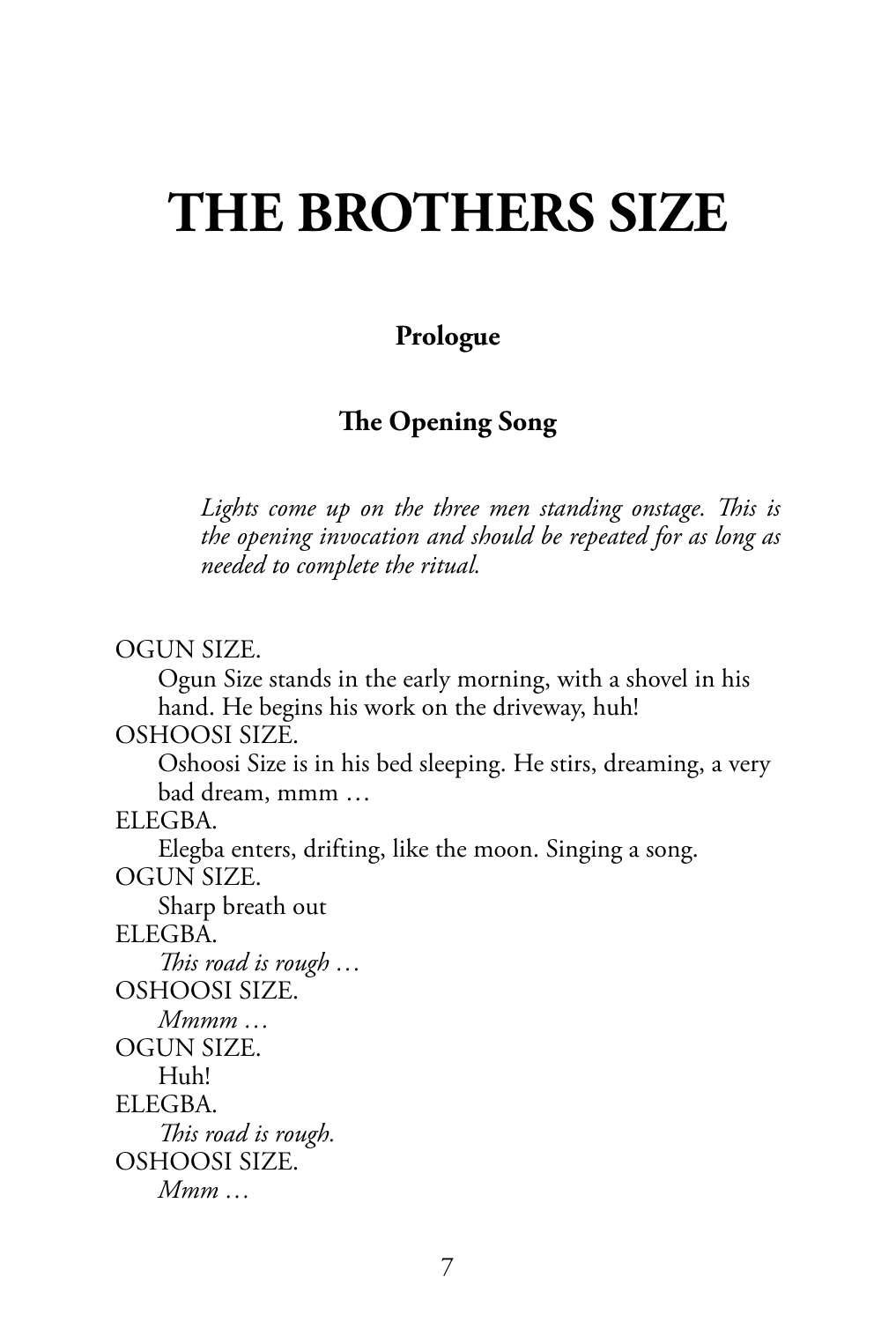OGUN SIZE. Huh! ELEGBA. *This road is rough and*  OGUN SIZE. *Good God!*  ELEGBA. *It's rough and hard* OGUN SIZE. *Lord God!*  ELEGBA. *It's rough …*  OSHOOSI SIZE. *Mmm …*  OGUN SIZE. Huh! ELEGBA. *Lord God it's rough.* OSHOOSI SIZE. *Mmm …*  OGUN SIZE. Huh! ELEGBA. *This road is rough. Yeah, this road is rough.* OGUN SIZE. *(Breath out!)*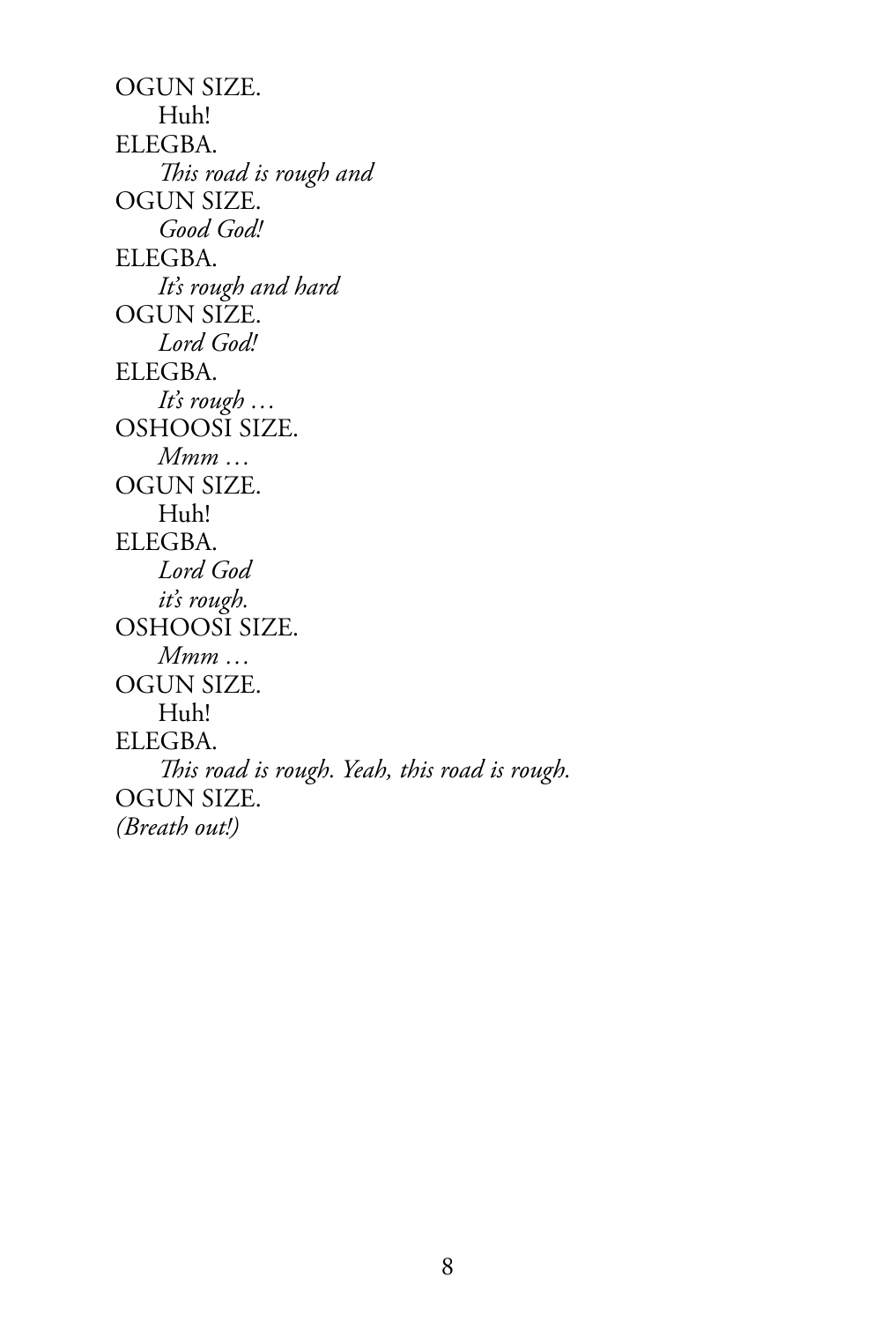### **ACT ONE**

### **Scene 1**

OGUN SIZE. Ogun Size enters. Osi! Calling for his brother Osi … Oshoosi! OSHOOSI SIZE. Waking from his dream! What man, what? OGUN SIZE. Get up. OSHOOSI SIZE. Nigga comin' in here turning on lights! OGUN SIZE. That's the sun. OSHOOSI SIZE. Kissing his teeth OGUN SIZE. Oshoosi! OSHOOSI SIZE. Don't you get tired of going through this? Every morning we go through this. OGUN SIZE. Nigga get yo' ass up! OSHOOSI SIZE. This hard? Early in the morning you gotta be this hard? OGUN SIZE. Man don't bring me that … OSHOOSI SIZE. That's your job. That car shop got your name, that's your job. OGUN SIZE. Where your job? OSHOOSI SIZE. I ain't got none.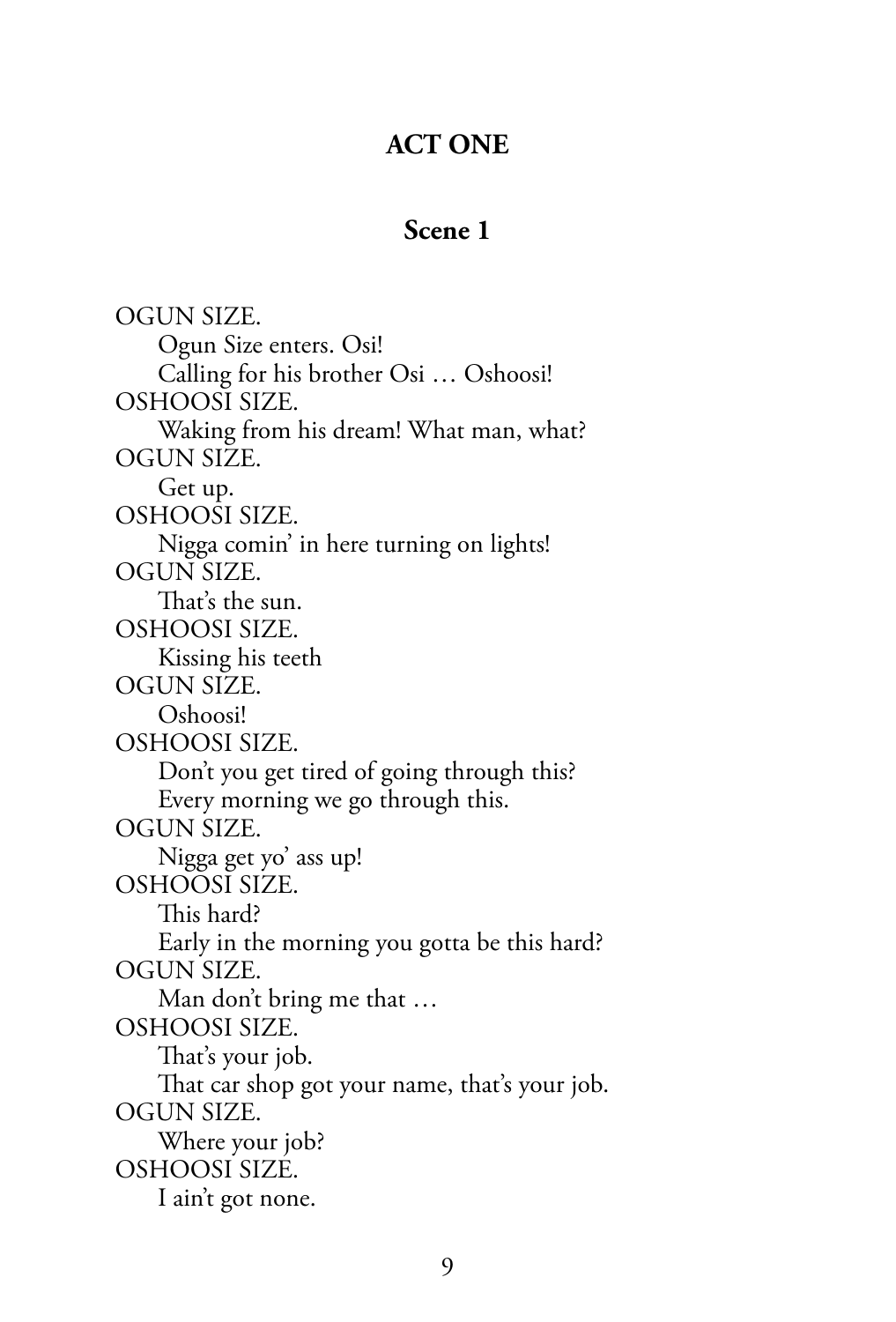I am currently seeking employment. OGUN SIZE. Currently? OSHOOSI SIZE. I'm tired! OGUN SIZE. So you just gone lay up here today? OSHOOSI SIZE. Yeah buddy. I don't sleep good at night. and tossed and turned all this morning. Tired brother. OGUN SIZE. Kisses teeth OSHOOSI SIZE. Yeah man you should stay home OGUN SIZE. The shop man … OSHOOSI SIZE. Ogun you better stop man. Stop doing it to yourself. You keep working like that Everyday all day at that damn shop You gone work yourself to death man. You better don't … Death kill the lazy last. OGUN SIZE. Stop working? OSHOOSI SIZE. Nah … Rest. Get you some ass. OGUN SIZE. Quit working? OSHOOSI SIZE. You own the car shop yeah? That car shop yours. Say Ogun's Carshack right? OGUN SIZE. Yeah …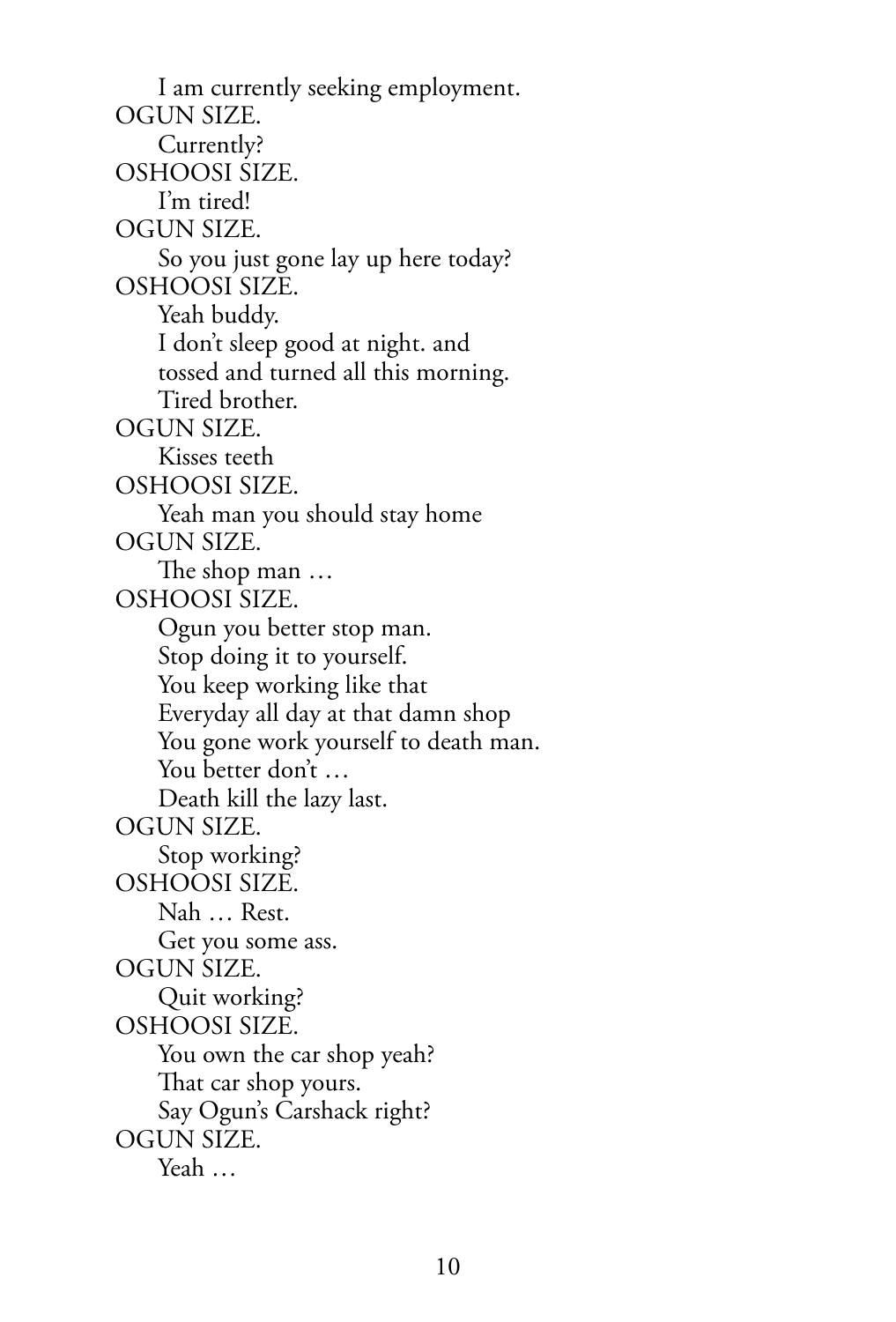OSHOOSI SIZE. You ain't got to quit just get somebody to work it for you. OGUN SIZE. Deal. OSHOOSI SIZE. What? OGUN SIZE. You hired. OSHOOSI SIZE. Nigga! OGUN SIZE. You ain't got no job right … OSHOOSI SIZE. You know ... OGUN SIZE. You "currently seeking employment ... " OSHOOSI SIZE. Ogun … OGUN SIZE. Seek yo' ass into that truck in five minutes. OSHOOSI SIZE. I ain't applied for this job I ain't even knowed you was hiring … OGUN SIZE. You more than qualified brother. OSHOOSI SIZE. Ah come on Og. OGUN SIZE. Effective today, Osi. OSHOOSI SIZE. Nah man, nah I'm turning this shit down. I don't want your job. OGUN SIZE. Wait a minute … OSHOOSI SIZE. Oh shit … OGUN SIZE. You turning down work? OSHOOSI SIZE. Shit.